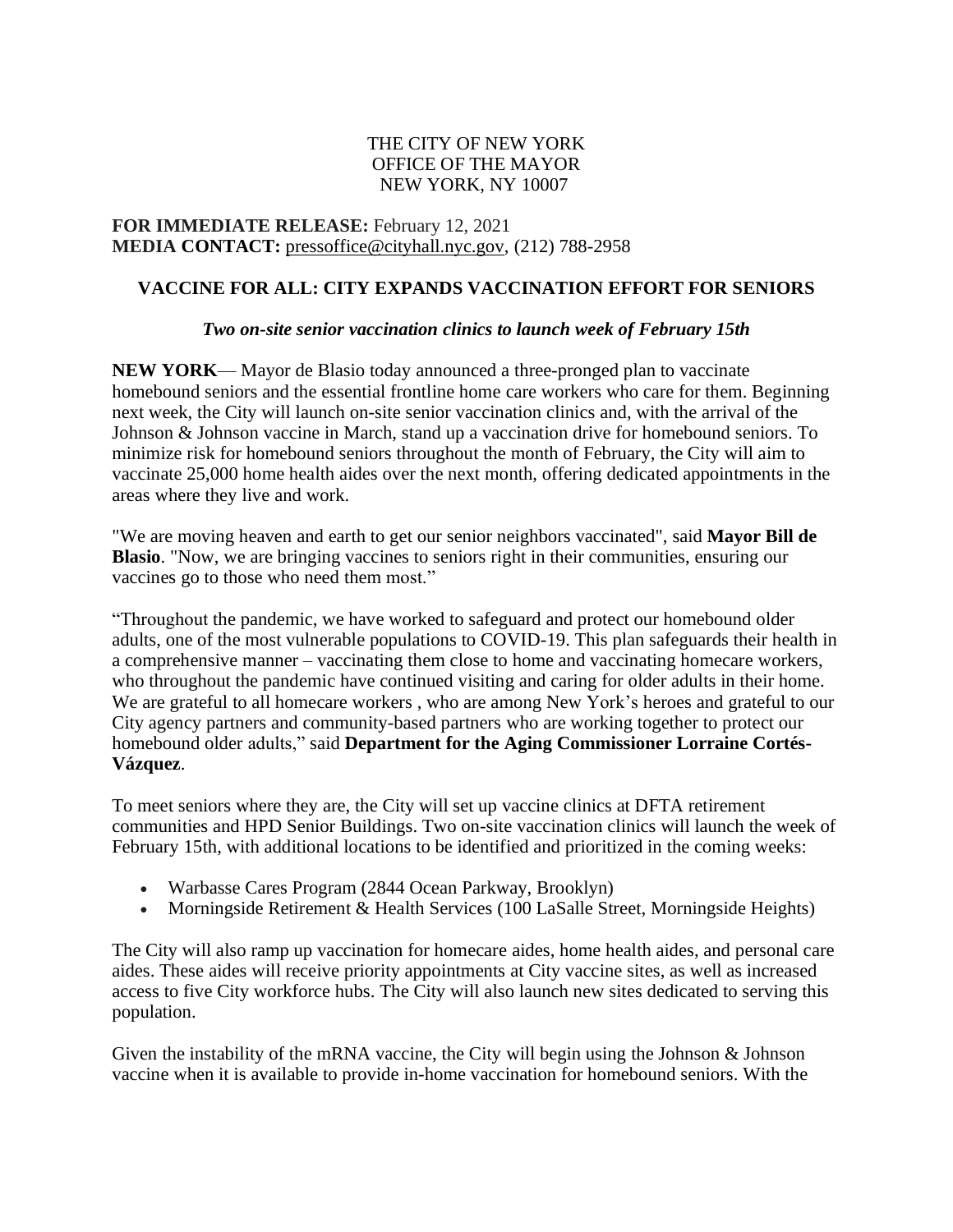help of City agencies, such as FDNY, and our home health care partners, the City aims to provide in-home vaccinations for thousands of homebound seniors.

"Vaccinating vulnerable seniors is a key component of our City's recovery effort and equity plans," said **Deputy Mayor for Health and Human Services Melanie Harztog**. "From opening dedicated vaccine sites for older adults to developing plans to deliver Johnson & Johnson vaccine directly to them at home, these creative strategies will help ensure we reach and protect NYC residents most at risk."

"Vaccinating homebound older adults where they live is crucial to protecting their health and safety," said **Health Commissioner Dr. Dave A. Chokshi**. "Our seniors are among the most vulnerable to this virus, and we are prepared to do whatever it takes to protect them."

"I applaud Mayor de Blasio for announcing this comprehensive plan for making the COVID-19 vaccine available to home-bound individuals and their caregivers, said **State Senator Leroy Comrie**. "Many of these folks are exactly those who are at greatest risk of COVID-19 complications, so it is imperative that they are given equal access to the vaccine as soon as it is feasible."

"I am grateful that New York City will be setting up a program in the next few weeks to vaccinate homebound seniors, responding to concerns I and others have raised about our most vulnerable neighbors. I continue to encourage the City to consider using trusted community hubs including senior centers, social adult day care facilities, and places of worship as additional vaccine distribution sites when supply comes online. Together, we will protect our elders and the people who care for them," said **State Senator Robert Jackson.**

"Our most-neediest New Yorkers will have an opportunity to be vaccinated in their homes. People have been faced with long lines and exposure to the virus by having to leave their home. This is what equity in medicine looks like. Thank you Mayor DeBlasio for this much needed initiative to vaccinate our homebound community," said **Assemblywoman Chantel Jackson.**

"JASA is eager to partner with city government and health care providers to get vaccines out to those who are homebound and to their caregivers, essential workers who are a lifeline for fragile older adults living in the community. We applaud this focus on older adults who have struggled with isolation since the pandemic began," said **Kathryn Haslanger, Chief Executive Officer, JASA**.

"Getting New Yorkers vaccinated against COVID-19 is critical for our city's recovery. We know that settlement houses and other CBOs are trusted messengers in their neighborhoods and must be a crucial part of our city's vaccination outreach efforts. These steps taken by the city to enable CBOs to play a greater role in outreach and appointment scheduling will go a long way to ensure that New Yorkers who need the COVID-19 vaccine are able to get it. We must strive for access and equity in vaccine distribution, and we look forward to the work ahead," **Susan Stamler, Executive Director, United Neighborhood Houses**.

"On behalf of our senior-serving member agencies, the Asian American Federation is THRILLED to hear the news that the Mayor will be expanding vaccinations to homebound seniors. For weeks, we have advocated for the inclusion of our elders, especially those who with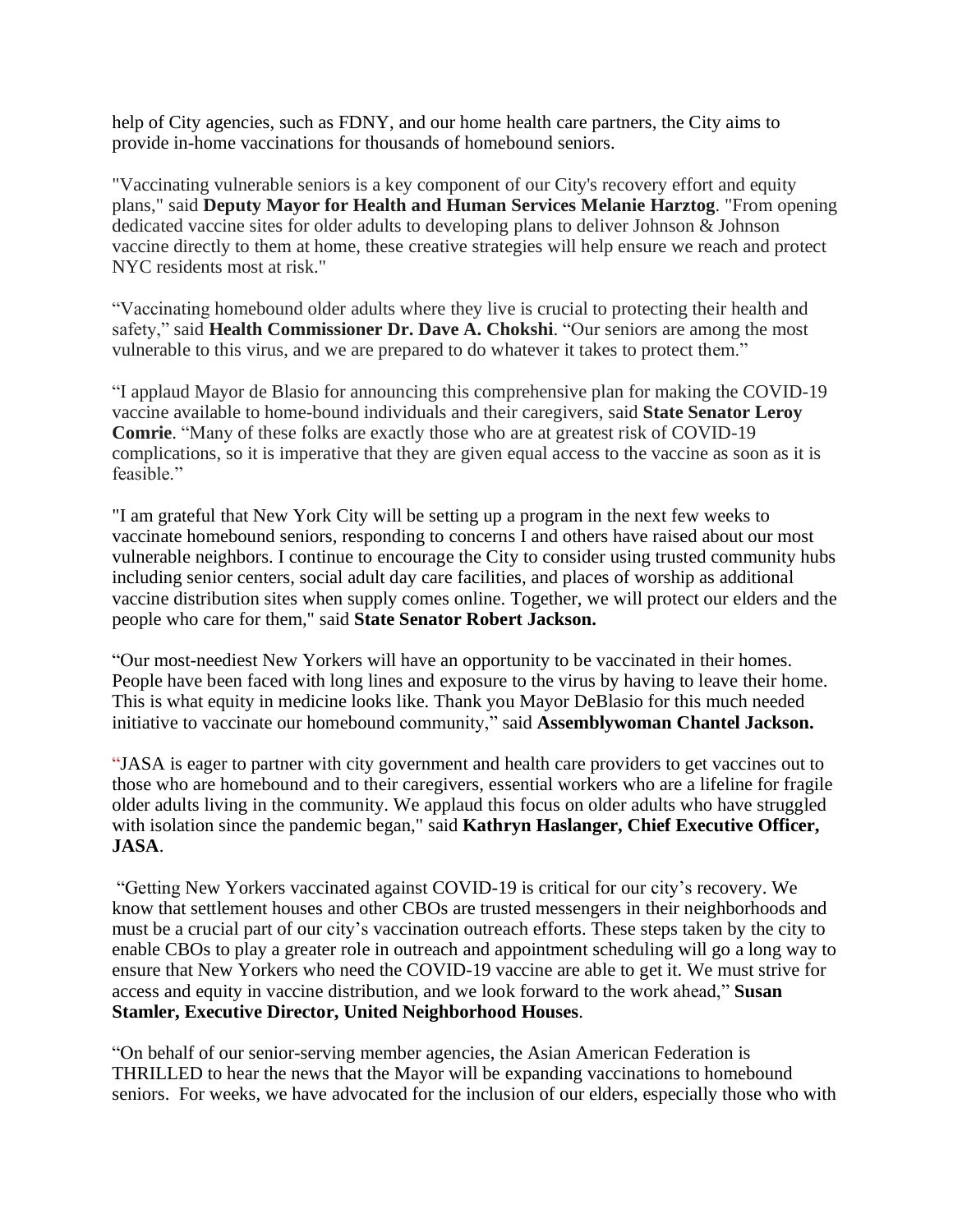limited mobility or are homebound. Because of various limitations, this special population required a customized solution, and we thank the Mayor and his staff who heard every idea proposed by the vaccine equity task force, and worked with us to get our elders the vaccines they need. Our shared goal is to get every New Yorker vaccinated as quickly as possible, and we are grateful to our City's leadership to start making our goal a reality," said **Jo-Ann Yo, Executive Director***,* **Asian American Federation**.

"LiveOn NY commends Mayor Bill de Blasio and the entire NYC Vaccine Command Center for their attention and dedication to the needs of older New Yorkers who are unable to leave their homes," states Allison Nickerson, Executive Director of LiveOn NY. "LiveOn NY is appreciative of the Homebound Vaccination Plan and we are heartened by the impact this work will have on the lives of New Yorkers - so many of whom are struggling immensely during this pandemic. As the vaccination work continues, we look forward to continued collaboration with the city to making New York a better place age," said **Allison Nickerson, Executive Director. LiveOn NY**.

"It's very reassuring to see first-hand how NYC's aging network – from top government leaders to grass-root community organizations – have been working together to guarantee our homebound elderly are getting vaccinated," said **Rimas J. Jasin, Executive Director, PSS**.

"FPWA continues to partner with faith communities as well as a wide array of human services organizations to meet the needs and provide for the most vulnerable in our society. Since the beginning of the pandemic, we know that older adults have been one of the populations most affected by the virus itself and its resulting impacts," said Reverend Derrick Harkins, Director of Membership and Strategic Partnerships at FPWA. "The city's plan to vaccinate older homebound adults and their caregivers is a powerful and effective way to make the vaccine available to some of those at the highest risk and with the most limited access. This is another important step in providing equitable access to vaccines for all New Yorkers," said **Reverend Derrick Harkins, Director of Membership and Strategic Partnerships at FPWA**.

"Human services providers have worked tirelessly over this last year to ensure homebound seniors had the care and contact they needed to stay home and healthy. The Human Services Council applauds New York City's plan to prepare for scaled up vaccine distribution for those who cannot leave their homes, work now to get vaccines to those who are homebound, and to take a realistic and holistic approach by including home care workers in vaccine eligibility. The workers who care for our populations are at great risk themselves, and those they serve need them to be safe and healthy. Prioritizing these workers, along with the many other human services workers out in the community every day, is an essential component in helping our homebound neighbors, said **Michelle Jackson, Executive Director, Human Services**.

"Sunnyside Community Services' more than 1,000 home health aides, our frontline heroes, have provided and continue to provide critical care to New York's homebound residents during the pandemic. We are pleased to see that both groups will now be prioritized for Covid-19 vaccine access," said **Judy Zangwill, Executive Director, Sunnyside Community Services**.

"PHI applauds Mayor De Blasio for his leadership in recognizing the essential role of the home care workforce. Throughout the COVID-19 public health crisis, these workers have continued to provide daily services to long-term care clients, who are especially vulnerable to the pandemic's